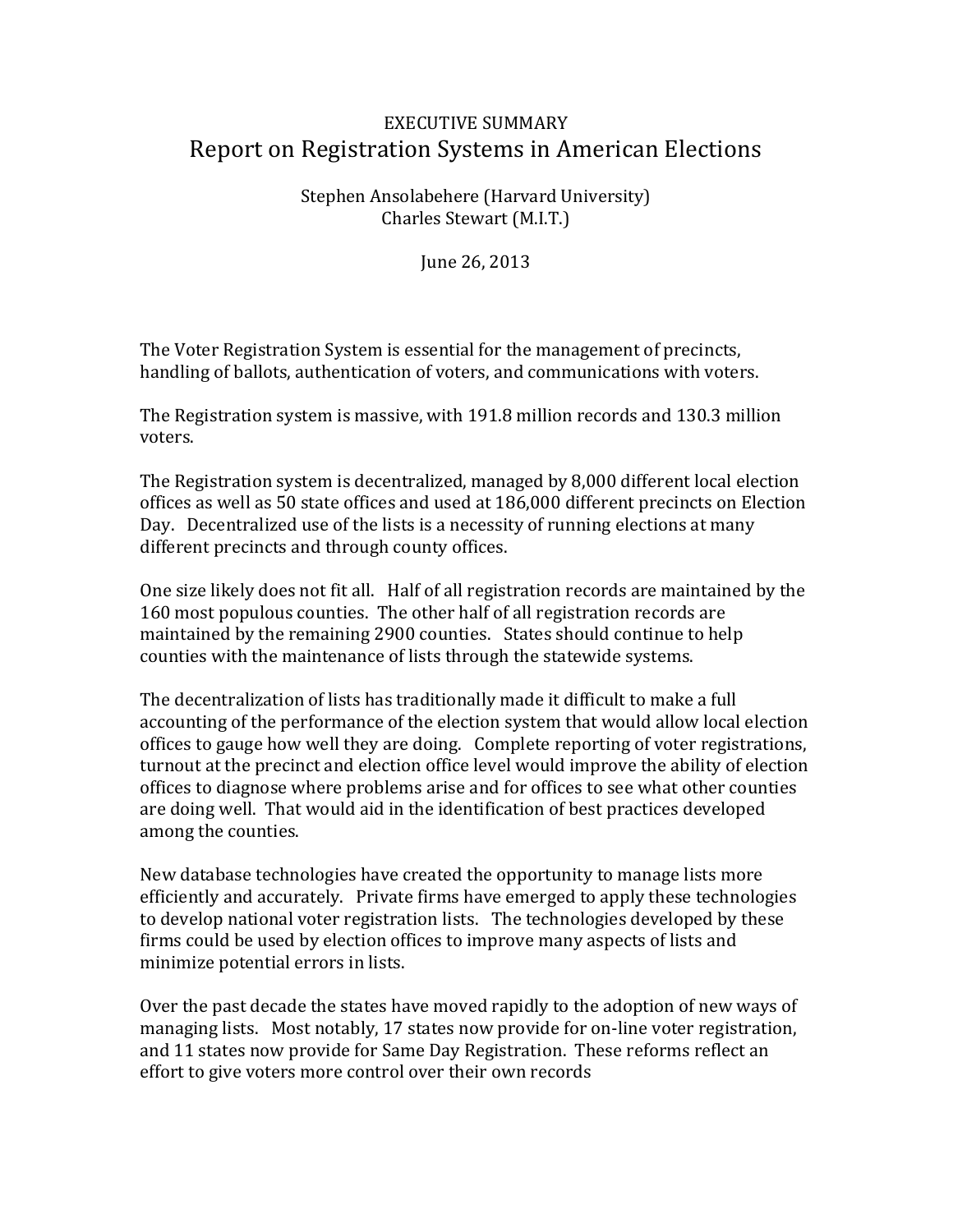# Report on Registration Systems in American Elections

Stephen Ansolabehere (Harvard University) Charles Stewart (M.I.T.)

June 26, 2013

# **1. Function of Registration System**

Voter registration systems are the backbone of election administration in the United States today. These lists facilitate the operation of elections at the precinct level, communications by election officials and candidates and parties with voters, and auditing of election results.

The most salient use of the voter registration lists is to authenticate a person at the polling place or election office, or in response to a request for an absentee ballot. The voter registration list is the official list against which poll workers and election officials check identifying information, including name, address, and age. However, registration lists are integral to the entire election administration process. Local election officials also use voter registration:

To set up precincts and to assign voters to voting locations. The lists inform election officials how many people are likely to vote in a given area and, thus, which clusters of people might constitute a precinct.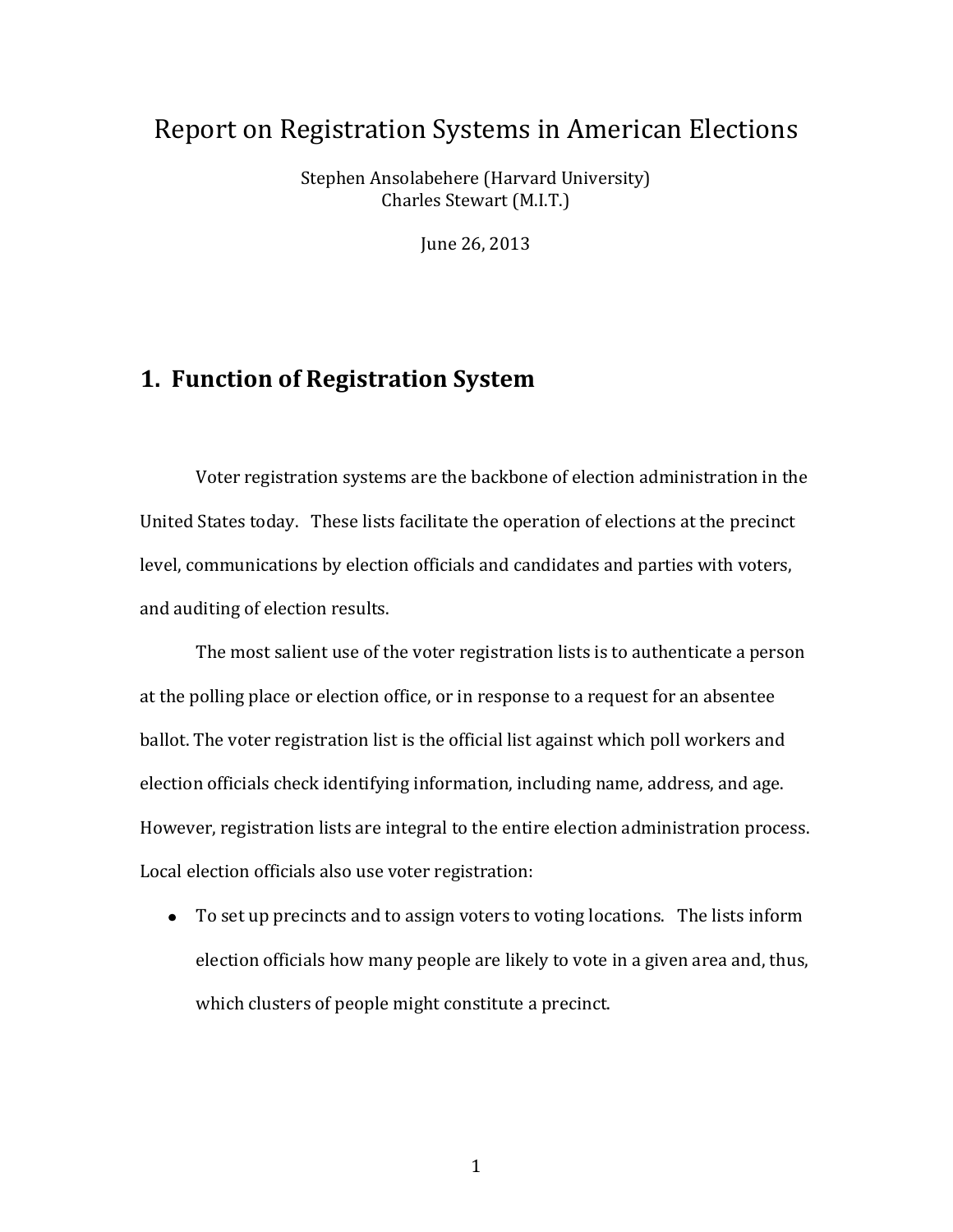- To communicate with voters. Election offices use registration lists to inform voters of the location of their polling places and the dates of upcoming elections, and to distribute voter pamphlets.
- To distribute ballots. In states with Vote-By-Mail, for "permanent absentee voters," or for military personnel the information on the voter registration list is the address to which ballots are sent.
- To audit elections. Large discrepancies between the numbers of votes cast and the numbers recorded as voting on registration lists indicates a problem in administration or counting. Some states audit individual records.

Accurate voter lists, then, are essential to the management of elections. The quality of the list can affect the ability of people to vote, the ability of election offices to detect problems, and the ability of courts and others monitoring elections to detect election fraud, such as double voting.

Voter registration lists are also vitally important to political campaigns. Every state makes the lists available to candidates and parties, and the candidates and parties use the lists to identify and communicate with likely supporters. Political firms and organizations accumulate state and local lists into national databases. They maintain these lists, making continual updates, and merge them with other information about voters so as to improve voter contact and targeting. In this way, accurate voter lists can facilitate participation.

It is worth keeping in mind that the registration system in the United States evolved gradually over time. Some counties and states did not have registration as late as the 1970s. North Dakota does not require registration for purposes of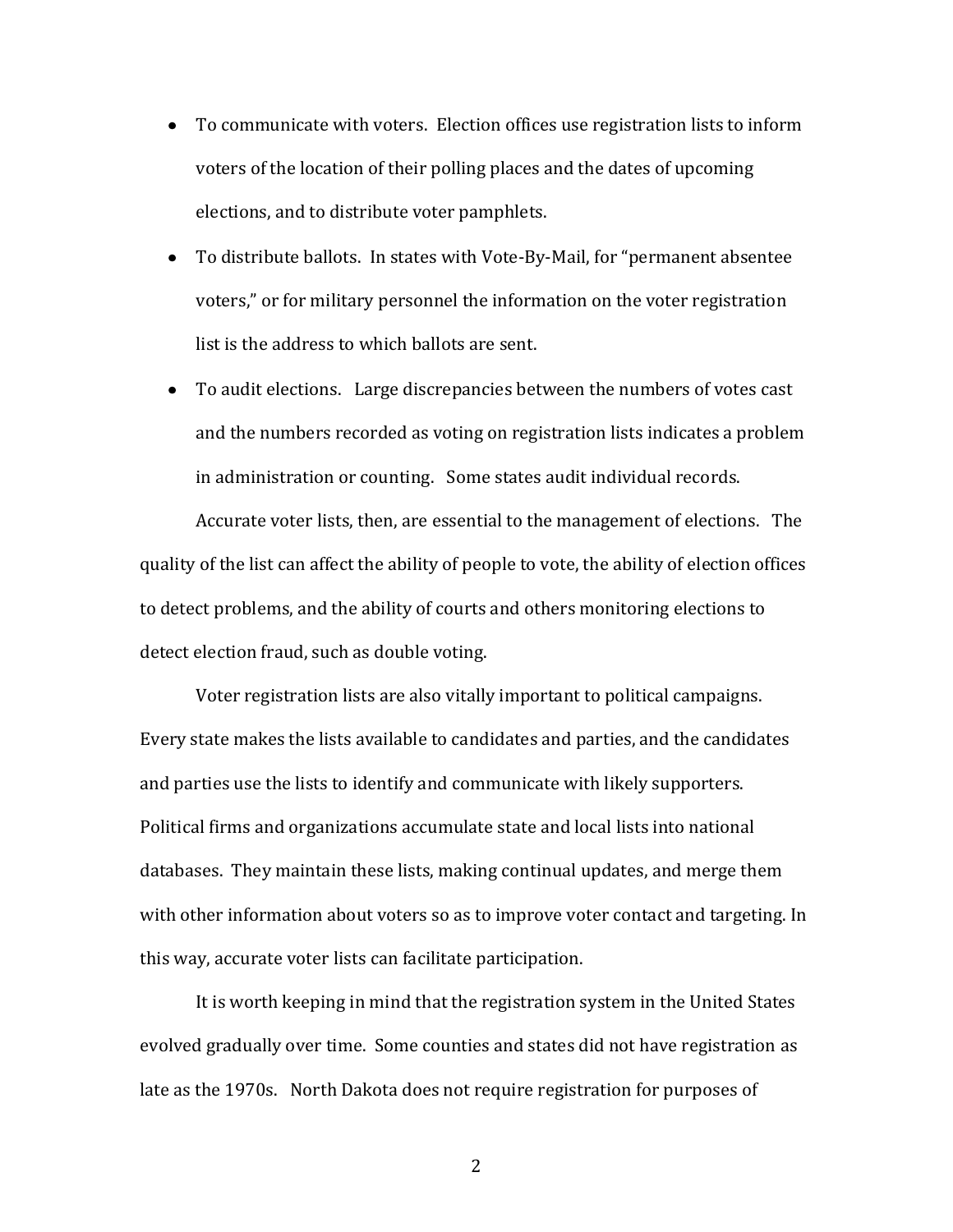voting. It is possible to hold elections without a conventional registration list. But, most election officers rely heavily on the registration databases to manage elections, and a high quality registration system improves the ability to administer elections and communicate with voters.

# **2. Scale and Scope of the Voter Registration System**

A. How Many Registered Voters Are There?

Voter registration in the United States is a massive, decentralized database that encompasses most adult American citizens. A few basic statistics convey the magnitude of the registration system. There are

- 217.6 million citizens over age 18 as of 2012,
- 191.8 million registration records on the voter rolls as of June, 2013, and
- $\bullet$  179.0 million "active" registration records.<sup>1</sup>

 $\overline{\phantom{a}}$ 

B. Decentralization to Counties and Town Offices and to Precincts

<sup>&</sup>lt;sup>1</sup> Even though North Dakota does not require registration for voting, it does maintain a list of people who have voted. That list is included in these totals. Source: Downloaded by authors from the Catalist Database, June 24, 2013. The EAC has just released its biennial voter registration report. That report, based on reports from the states, lists 194.2 million registrations, of which 170.4 were active, for the November 2012 election.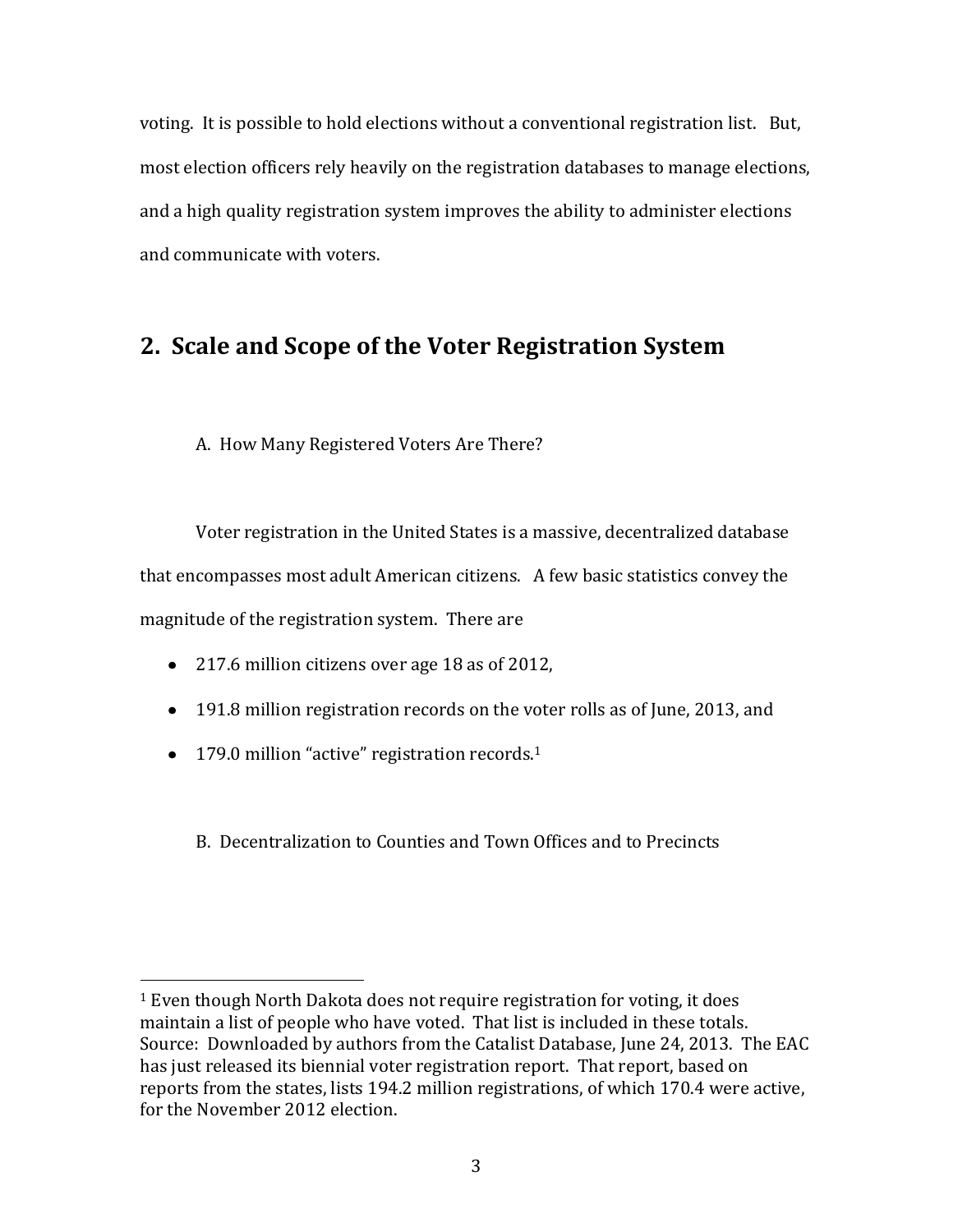The voter registration systems are highly decentralized, in both their management and use. There is no official national list of registered voters, though, the parties and political organizations have developed them. Voter registration lists are maintained by local election offices to manage local, state, and federal elections. Since 2006, states have maintained statewide voter registration systems, as required by the Help America Vote Act. Most statewide voter registration systems aggregate county lists and registration records, so the counties remain responsible for the quality of registration records.

The use of the lists is decentralized because the election system is disaggregated into many distinct precincts. Precincts have traditionally been the place where voting happens, and that is still true for roughly 75 percent of voters nationwide. Precincts often correspond to neighborhoods or sufficiently small numbers of people that it is possible to process all of the voters in a single day. We know of no study of the optimal number of precincts for a given state in order to optimize the management of Election Day.

The fact that many elections are run at the same time makes a large number of precincts unavoidable. Each precinct corresponds to a unique ballot, a combination of specific offices and ballot measures on which the residents of a given area vote. For example, Precinct 1 in a city might correspond to the  $3<sup>rd</sup>$  district in the School Board, the 2nd District in the City Council, the 14th State House district, the 6<sup>th</sup> State Senate district, the 2<sup>nd</sup> Congressional District, and Water District A. Precinct 2 might correspond to a different combination of districts. The need to create unique ballots for each combination of races creates a need for many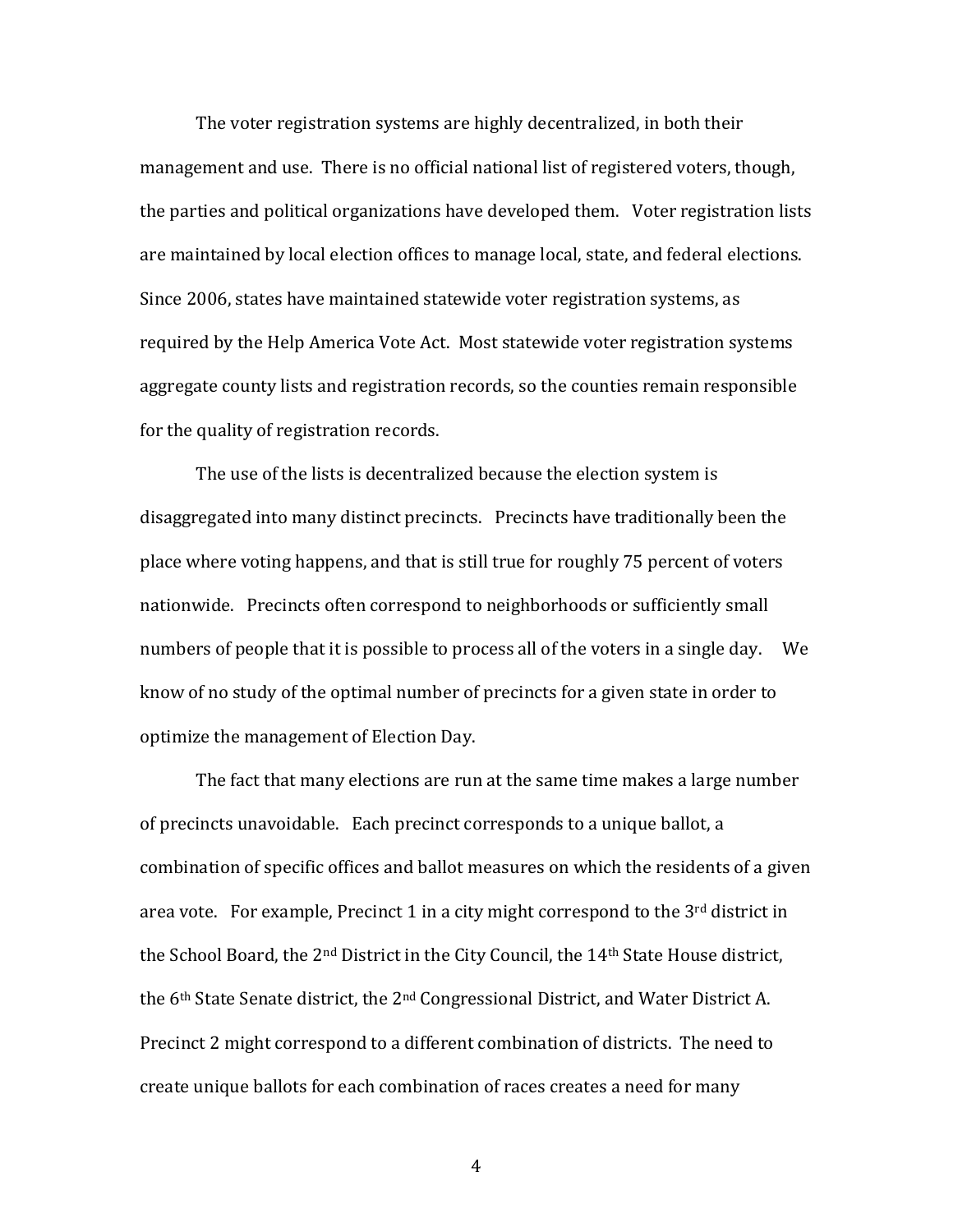different precincts. Vote centers, such as in Colorado and Indiana, can reduce the number of polling stations, but not the number of ballot styles. The registration lists are essential for making sure that each voter uses the correct ballot, and the lists must be prepared for the appropriate precinct.

The lists are distributed to precincts to verify voters at polling places on Election Day. The lists are also used in the local election office to verify the authenticity of absentee ballot requests and submissions and to determine which absentee and early voters ought to receive which ballots. There are approximately

- 8,000 election offices (at the county-level in most states and town-level in New England states, Michigan, and Wisconsin) and
- 186,000 precincts in the United States.
- That translates into roughly 1,000 registrants per precinct, and with 130.3 million voters in the 2012 election, roughly 800 voters per precinct.

The decentralization of lists reflects the way elections are run in the United States, but decentralization makes it difficult to gain a comprehensive picture of the election administration systems. A complete reporting of total registered voters, active registered voters, and total ballots cast at the precinct level would facilitate measurement of election performance and help local election offices see where there may be localized problems with registration lists or with voting. This would also make it possible for jurisdictions that have problems to see what is occurring in other jurisdictions of similar size or demographic make-up and, thus, to identify which local election offices might have practices that could be emulated.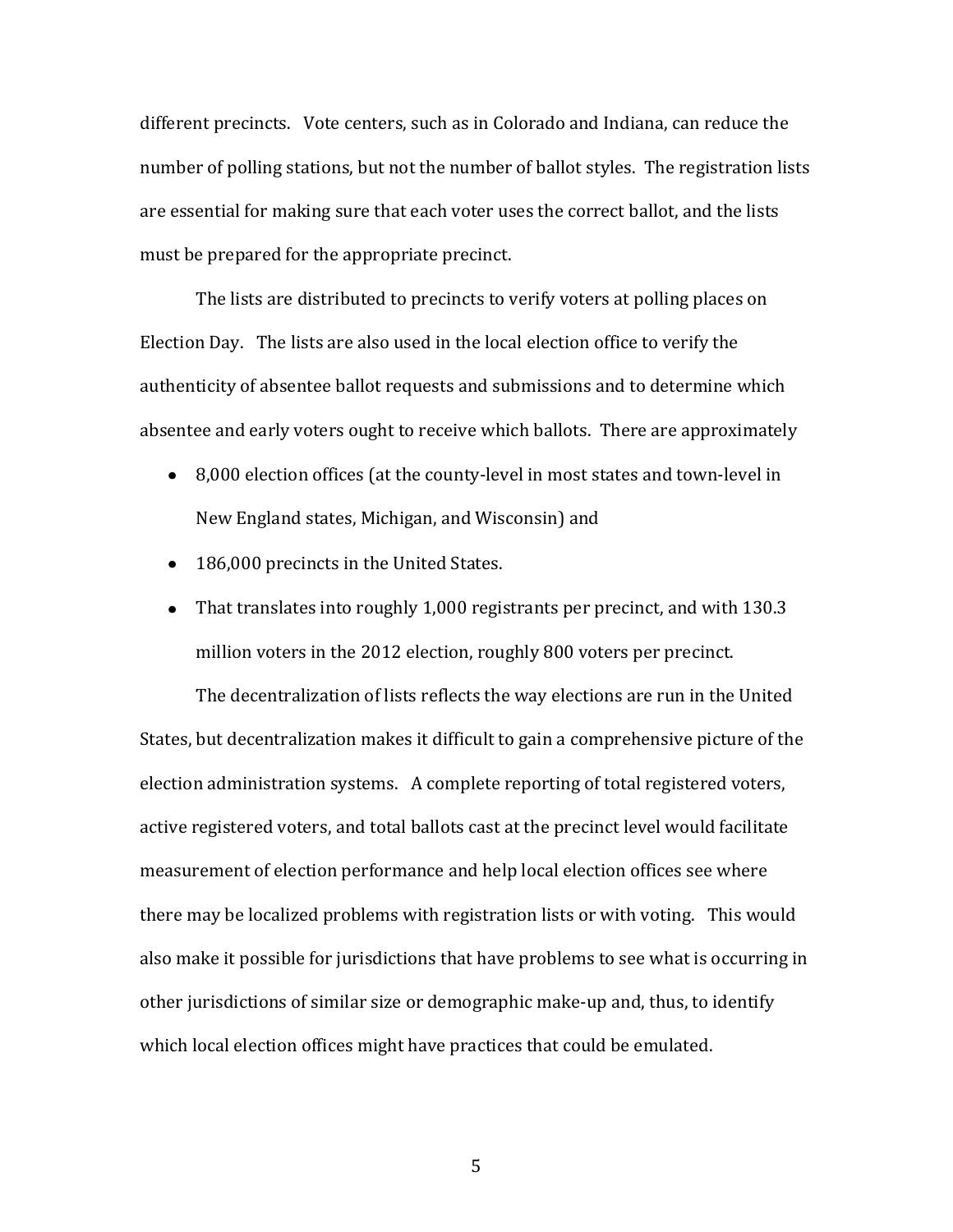#### C. Statewide Registration Lists

Statewide registration lists were required by the Help America Vote Act, and as of 2012 every state had such a list. Some states implemented the law as simple aggregations of county and municipal lists. These are called bottom-up statewide lists. Other states created more integrated systems in which the state lists include checks for duplicate records and other issues and then the state lists are redistributed to the local offices. These are called top-down lists.

The introduction of statewide lists is a significant change in the degree of decentralization of the registration systems. It provides the states the ability to help the counties and towns with the management of lists. Some states have used these lists to help counties track people who have moved within the state and to determine obsolete records.

## D. Variation

There is considerable variation in the population size of jurisdictions that manage elections, and thus in the magnitude and complexity of the registration systems that they maintain.

i. One size likely doesn't fit all.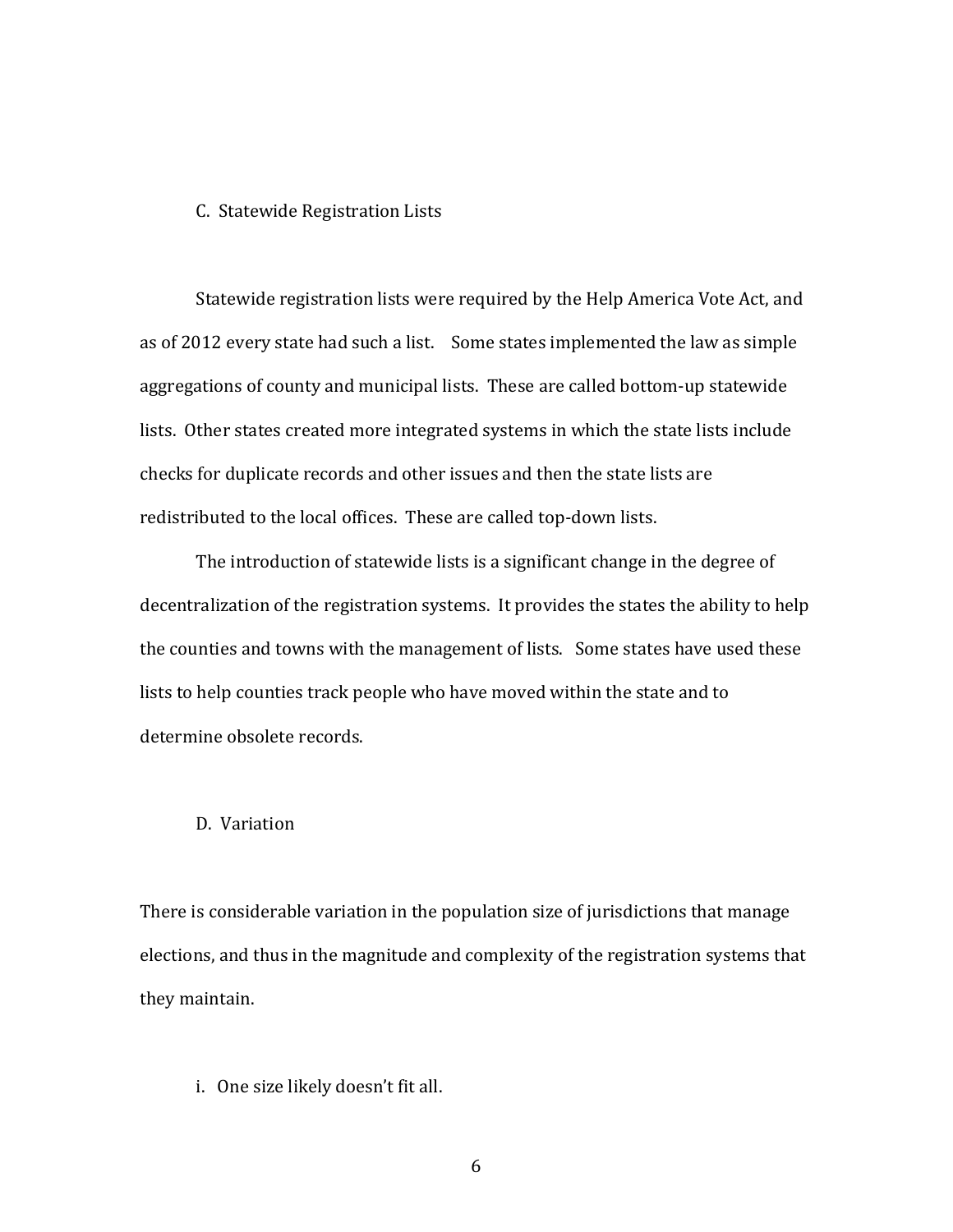Half of all registration records in the United States are maintained by the 160 most populace counties. The other half of all records are maintained by the other 2900 counties (or the towns and cities in those counties). Very different record management systems and software are required for the most populous jurisdictions and for the jurisdictions with relatively small populations or lists.

ii. A small number of counties have extremely large registration databases. According to figures maintained by the firm Catalist, the five election jurisdictions with the largest registration lists are

| Los Angeles, California   | 4,685,640 |
|---------------------------|-----------|
| Cook County, Illinois     | 3,301,237 |
| Maricopa County, Arizona  | 2,196,705 |
| Harris County, Texas      | 1,905,119 |
| Orange County, California | 1,643,667 |

The ten most populous counties in the United States manage a combined 27.1 million registration records. These offices account for less that one-tenth of one percent of all election offices in the United States, but they manage 14 percent of all registration records.

iii. Most of the county registration systems in the United States are modest or small-sized lists. The distribution of lists across counties by size is shown in Table 1. A third of all counties have fewer than 10,000 registrants, and 47 counties have lists with fewer than 1,000 registration records. A large number of towns in New England and Wisconsin similarly have small populations and small registration lists. In these locales, lists are typically managed as part of other services within town or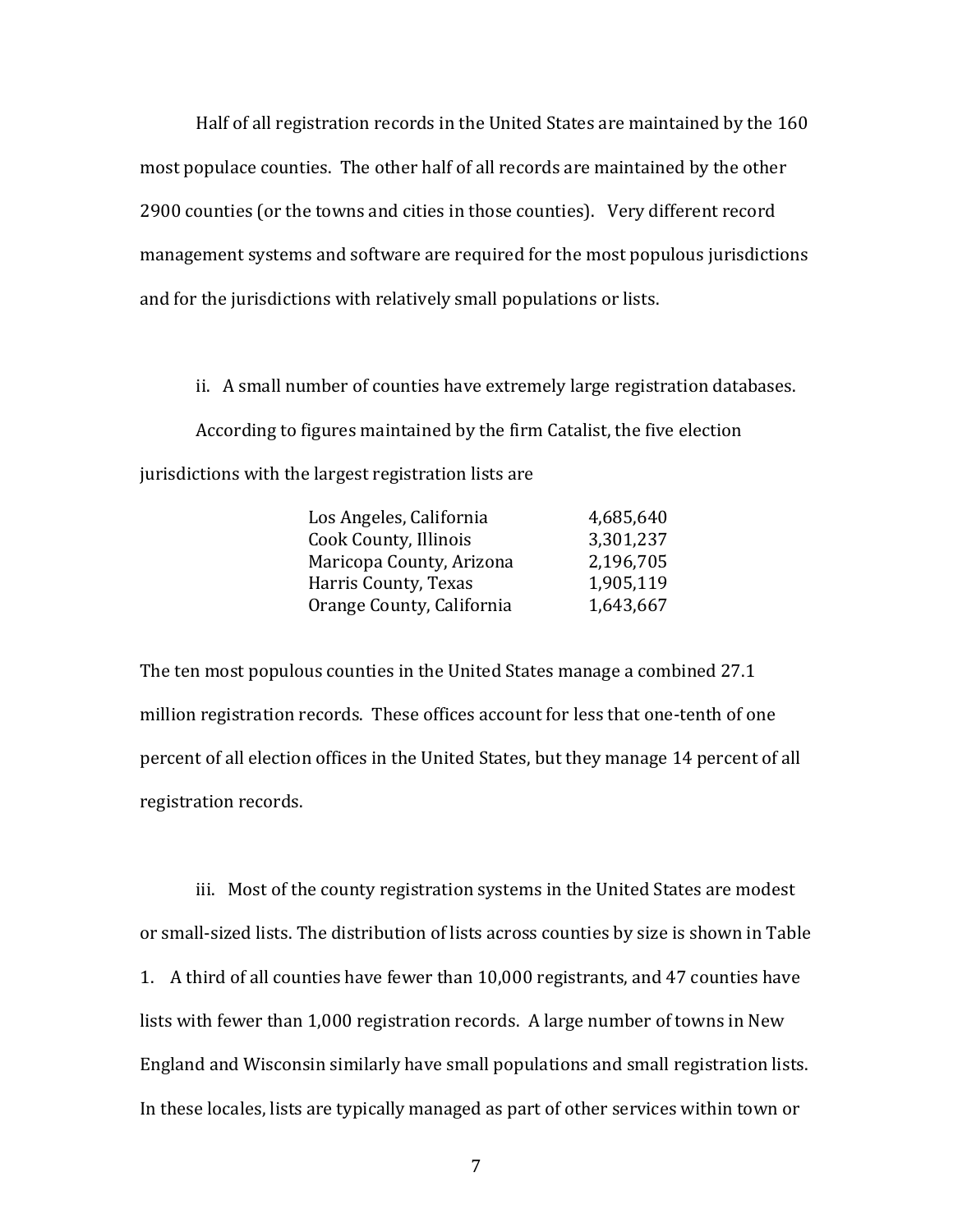county administration, such as the recorder of deeds. The registration list is very much a part-time activity. High tech solutions may tax the capacity of these offices.

| Table 1. Number of Registrants and Counties by Size of Registration List |           |                   |               |
|--------------------------------------------------------------------------|-----------|-------------------|---------------|
| Size of List                                                             | Number of | Average Number of | Number of All |
|                                                                          | Counties  | Registrants       | Registrants   |
| Fewer than                                                               | 1,055     | 5,125             | 5,406,875     |
| 10,000 Names                                                             |           |                   |               |
| 10,000 to 50,000                                                         | 1,373     | 22,666            | 31,199,828    |
| <b>Names</b>                                                             |           |                   |               |
| 50,000 to                                                                | 490       | 97,298            | 47,676,054    |
| 200,000 Names                                                            |           |                   |               |
| 200,000 to                                                               | 197       | 506,960           | 81,301,151    |
| 1,000,000 Names                                                          |           |                   |               |
| More than                                                                | 15        | 1,744,970         | 26,174,550    |
| 1,000,000 Names                                                          |           |                   |               |
| Source: Compiled by Authors from Catalist Registration Database,         |           |                   |               |
| June 24, 2013                                                            |           |                   |               |

v. Management of statewide registration lists presents an opportunity for the development of software for secure list-management and distribution. Most statewide lists have a couple of million records, and the largest state registration lists (California 18.0 million records, Texas' 13.0 million records, and Florida's 12.5 million records) present challenging problems of managing very large databases.

### E. National Lists

No government entity maintains and manages a national voter registry. However, political organizations and firms, such as Catalist and DataTrust, have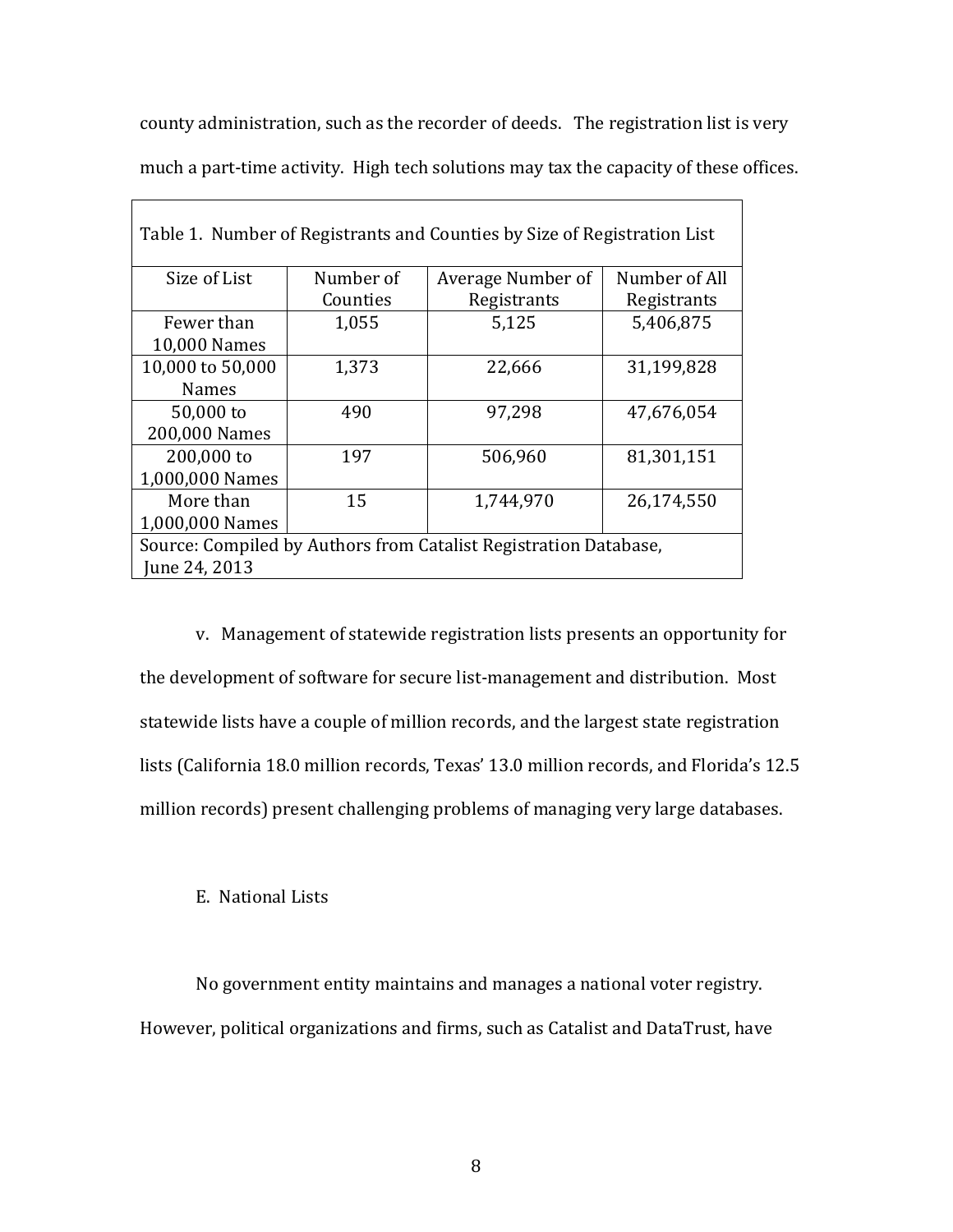aggregated the municipal, county, and state data files into national voter registration lists.

These organizations primarily use the lists to conduct get-out-the-vote activities and have developed fairly sophisticated technologies for measuring the quality of the lists. The technologies developed by these organizations might be of immediate use to states and some local election offices in improving there voter registration lists.

It is difficult to obtain information about the size and quality of voter registration lists. EAC provides a biennial snapshot of the lists, based on county reports. The data maintained by private firms provides the most comprehensive picture. These firms assess list quality, as well as list size, using methods that are comparable across jurisdictions. The data are updated continuously (as are registration lists). In the next section, we report figures from data maintained by the firm Catalist.

## **3. List Quality and Management**

#### A. Registration Problems and Voting

The Current Population Survey (CPS) of the United States Bureau of the Census conducts a survey of roughly 75,000 respondents following each federal election. This is called the Voting and Registration Supplement to the CPS. One question asked in the survey is why non-voters did not cast a ballot. One category of the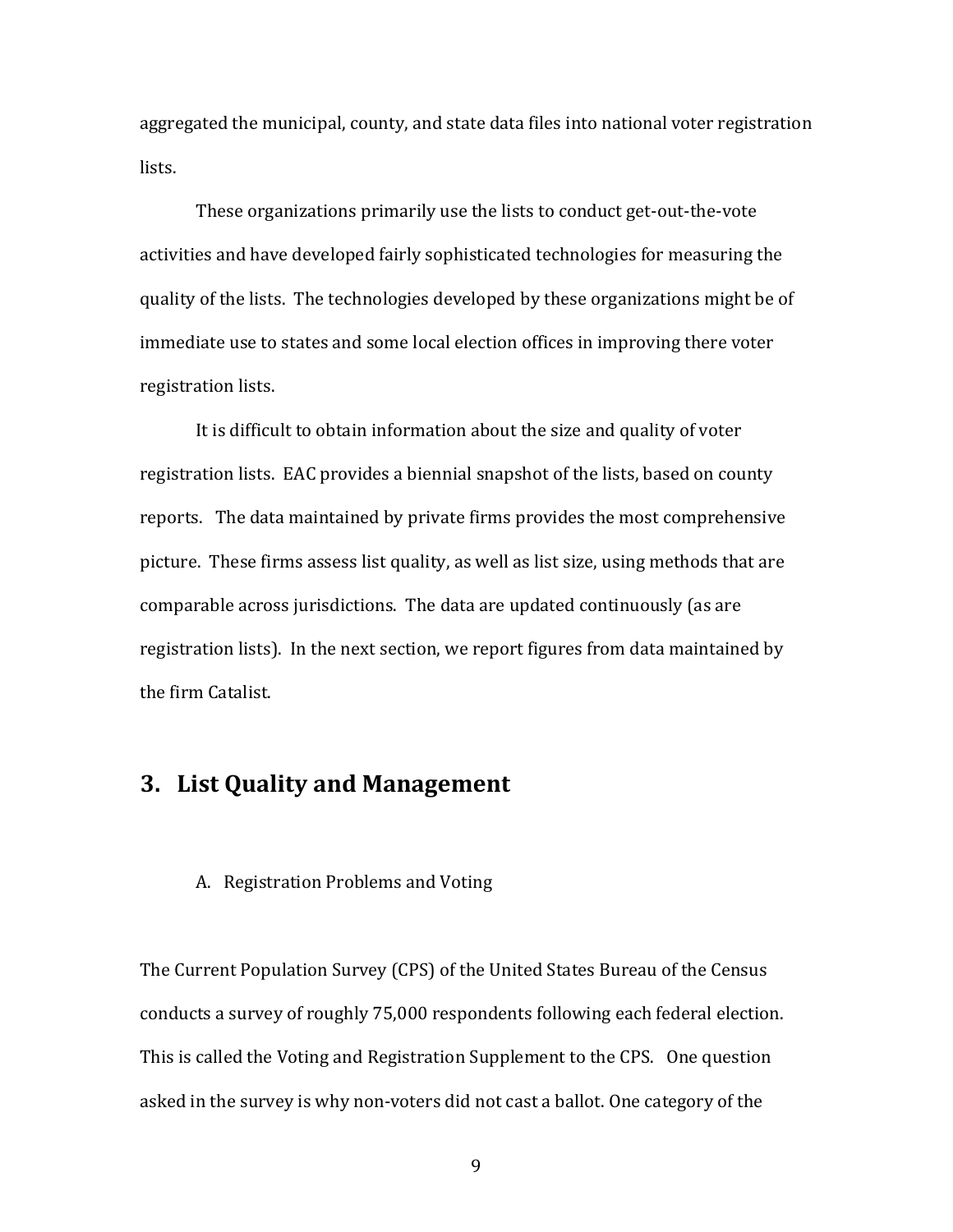question is "Registration Problem." The question format and methodology of the survey has not changed over time, allowing for comparison of reasons for not voting over time. The Caltech/MIT Voting Technology Project, the National Commission on Federal Election Reform, and other inquiries following the 2000 election relied on this question to gauge the extent to which registration failures created obstacles for voters.

The CPS data reveal that registration problems remain a significant barrier to voting, but there have been significant improvements over the past decade. Table 3 presents the percent of people stating that "Registration Problems" were the main reason they did not vote in a given general election.<sup>2</sup>

| Table 3. CPS Reported Reasons for Not Voting: |                                    |  |
|-----------------------------------------------|------------------------------------|--|
| Registration                                  |                                    |  |
|                                               | <b>Percent Saying Registration</b> |  |
| Year                                          | Problems as Reason                 |  |
| 2012                                          | $5.5\%$                            |  |
| 2008                                          | $6.0\%$                            |  |
| 2004                                          | 6.8%                               |  |
| 2000                                          | 6.9%                               |  |

The decline from 6.9% in 2000 to 5.5% in 2012 is a statistically significant decrease of 1.4 percentage points. That improvement translates into approximately 1.2 million additional voters at the polls in 2012. Specifically, there were 87.3 million non-voters among the citizen voting age population of the United States (217.6-130.3). Had the rate of problems remained at 6.9% (the 2000 rate), instead

 $\overline{\phantom{a}}$ 

<sup>2</sup> Data come from the reports from the

<http://www.census.gov/hhes/www/socdemo/voting/publications/p20/index.html>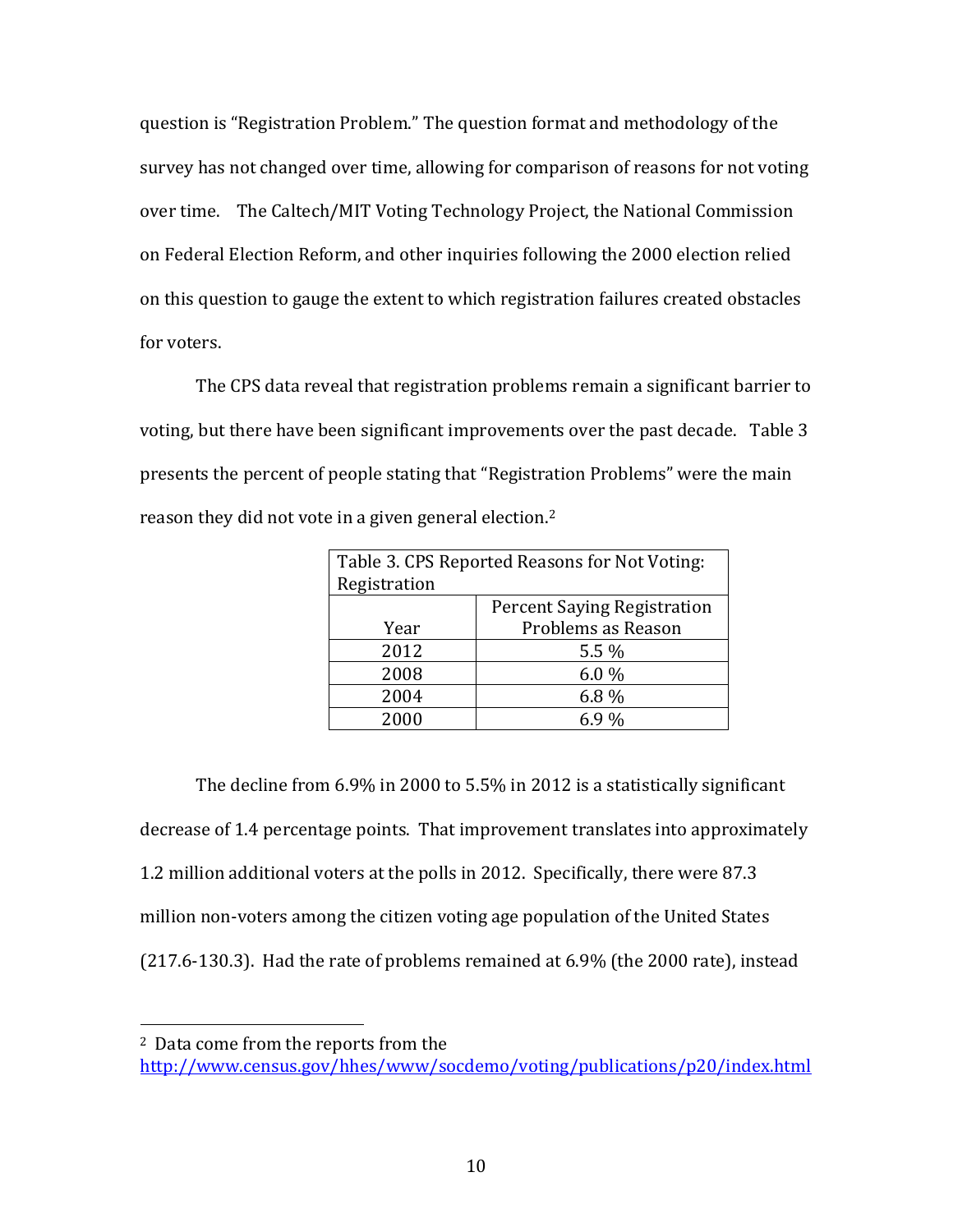of the 2012 rate of 5.5%, there would have been 1.2 million fewer votes in 2012. Closer examination of the CPS tables of who increased suggests that the improvements were across all segments of the population, rather than in particular groups.

The rate with which non-voters cite Registration Problems as a barrier, however, remains a concern. The estimated 5.5 percent of all adult citizens in the United States who did not vote because of registration problems translates into 4.8 million persons. One key question is how to reduce further the rate with which registration problems create barriers to voting.

B. Registration Management

Local and state election offices have developed practices for managing registration lists over time. State and federal laws, especially the National Voter Registration Act (NVRA) and Help America Vote Act (HAVA), impose further constraints on how the lists are maintained.

The model in most locales is as follows. First, voters submit registration applications. Second, applications are received, inspected and verified by the office. Incomplete forms are voided. Third, valid registration applications are recorded into a database at a local election office or in the office that manages a statewide voter file. Fourth, an individual's previous record is dropped. If an individual was registered and indicates the address in the jurisdiction where he or she was registered, the election office updates the individual's registration and drops the old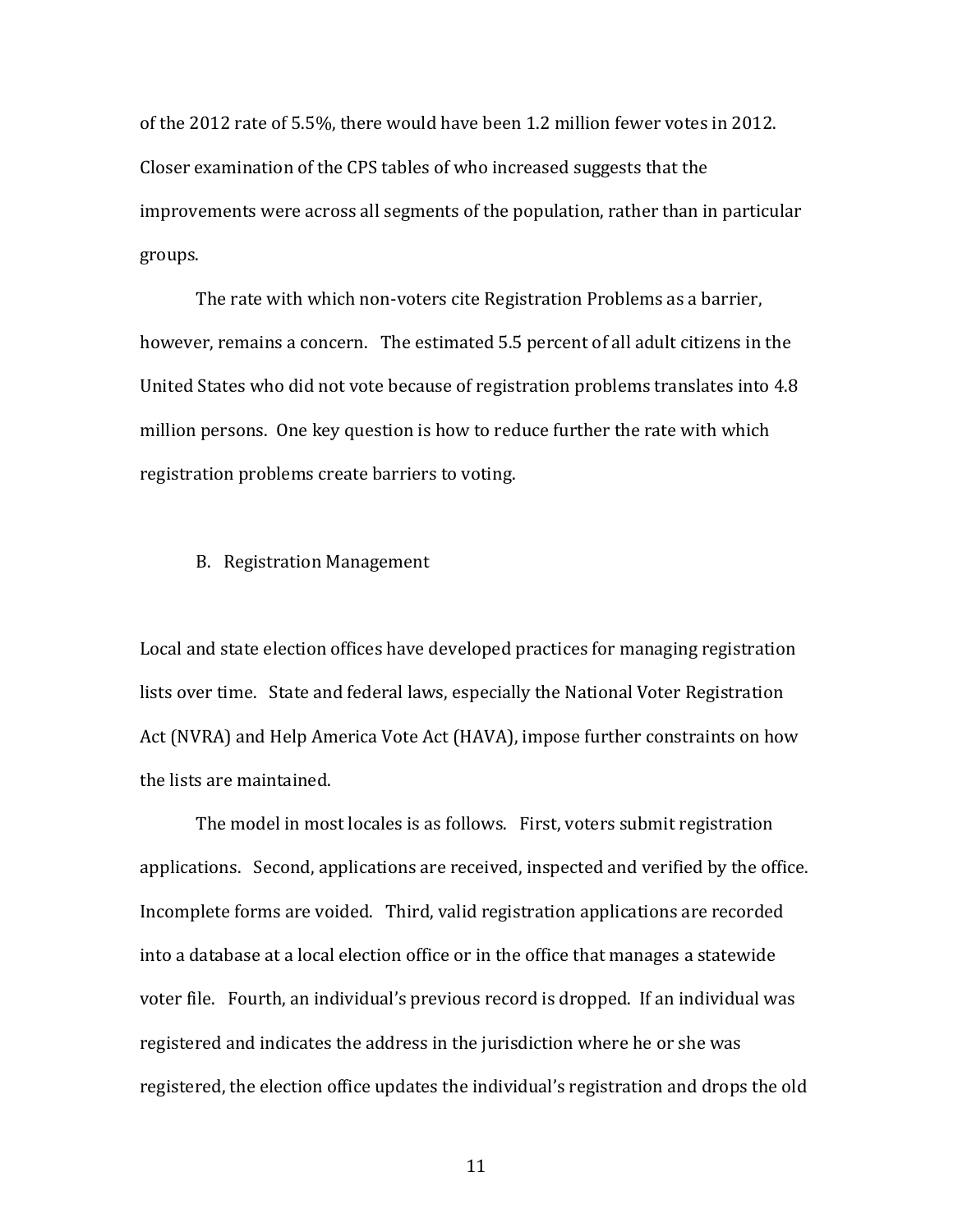entry. If the individual was registered in another jurisdiction (state or county), the election office sends the information to the jurisdiction at which the person was previously registered. Fifth, people for whom there is an indication that the registration may no longer be current are placed on an Inactive Voter list. Sixth, people on the Inactive list for two federal elections can be purged. (Other factors may trigger purges as well.)

This is a model in which the election offices have the primary responsibility for maintenance of voters' registration records. Two key trends in state laws are shifting the responsibility for list management from the election office to the voters themselves. First, 11 states plus the District of Columbia have adopted Same Day Registration (also called Election Day Registration). These are California (2013), Connecticut (2012), Colorado (2013), District of Columbia (2010), Idaho (1994), Iowa (2007), Maine (1973), Minnesota (1974), Montana (2005), New Hampshire (1996), Wisconsin (1975), and Wyoming (1994). Three other states —North Carolina, Ohio, and Maryland — allow those who are voting early at an election office to register and vote at the same time throughout the period of early voting.<sup>3</sup>

Second, 17 states have adopted On-Line Voter registration, in which people have the opportunity to register or update their registrations over the Internet. The states adopting On-Line Registration are Arizona (2002), California (2011), Colorado (2009), Connecticut (2012), Georgia (2012), Hawaii (2012), Indiana (2009), Kansas (2009), Louisiana (2009), Maryland (2011), Nevada (2012), New

 $\overline{\phantom{a}}$ 

<sup>3</sup> Source: National Conference of State Legislators.

http://www.ncsl.org/legislatures-elections/elections/same-day-registration.aspx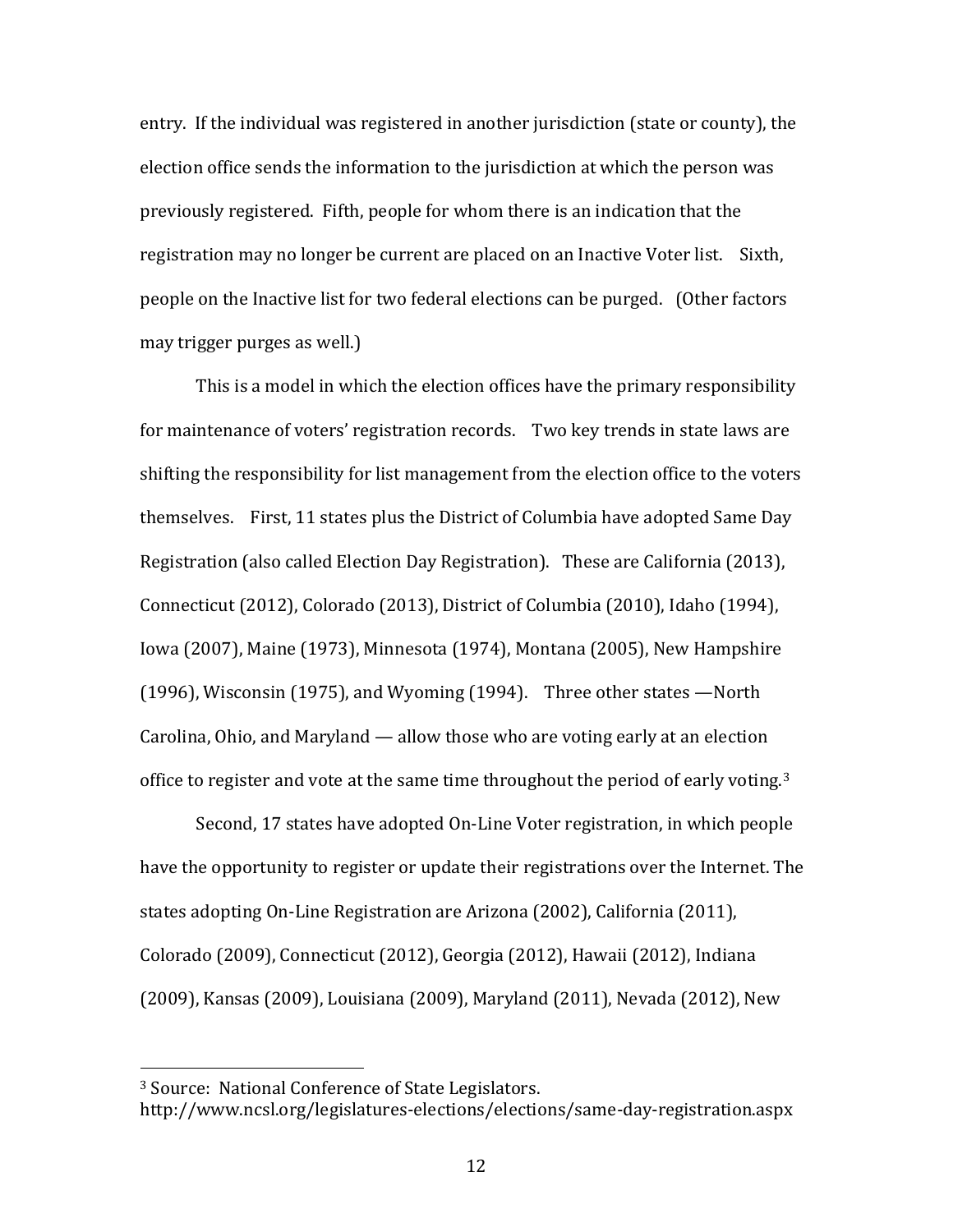Mexico (2013), Oregon (2009), South Carolina (2012), Utah (2009), Virginia (2013), Washington (2007), and West Virginia (2013). 4

In other words, 28 states have adopted ways in which the voters have more immediate ability to manage their registrations. Nearly all of these changes in state laws have occurred since 2000.

### C. Challenges

### i. Residential Mobility

One force drives the most of the problems encountered in maintaining registration lists: residential mobility. Registration lists are usually thought of as static – all people who are registered and eligible to vote, say for the November, 2012 general election. The American population, however, is on the move. Every year, 12 percent of people in the United States move from one residence to another. Every 4 years almost half of all Americans move.

The dynamism of the American population is reflected in the day-to-day operation of the lists. Registration lists change every day, as new records are added and obsolete records are dropped. The challenge for election offices is how to keep the list current and accurate as people move. That challenge is made even greater because the lists maintained by the election office are usually not keyed to other lists maintained by state or local governments, such as death records. Most

 $\overline{\phantom{a}}$ 

<sup>4</sup> Source: National Conference of State Legislators.

http://www.ncsl.org/legislatures-elections/elections/electronic-or-online-voterregistration.aspx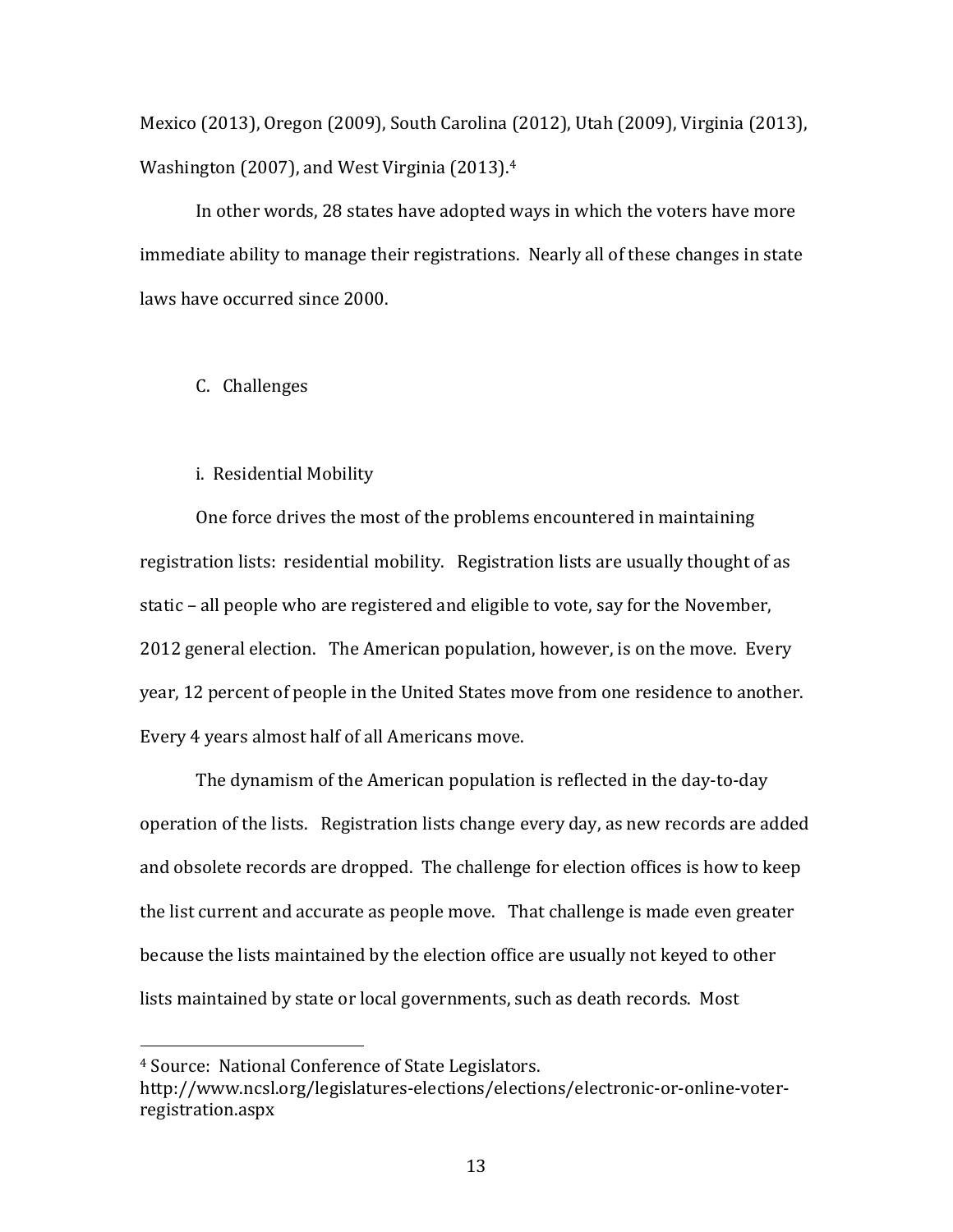residential moves are within county, but county offices have not traditionally been able to track such moves.

Improvements in database management technologies, however, offer new opportunities to identify individuals who have moved. Many election offices use information from the Postal Service, such as the National Change of Address (NCOA) list, to identify movers. Some election offices now search for individuals who might have relocated using Lexis/Nexis and other databases.

#### ii. Types of Errors

Four types of errors in registration records can create election problems. These are

- a. Incorrect information in records, such as typographical errors.
- b. Obsolete information, such as changes in names or signatures.
- c. Duplicate or obsolete records, such as when a person moves but does not notify the election office.
- d. Improperly dropped records, such as when a person has not moved but is dropped from the rolls.

Errors in the registration databases can create other election administration difficulties. For example, many duplicate records can lead to inefficient distribution of poll workers to precincts. Also, a list with many incorrect records can slow down the processing of voters at polling places resulting in longer lines. Consequently, election administrators try to minimize these errors, and minimizing each sort of problem can ease other stresses on the election management system.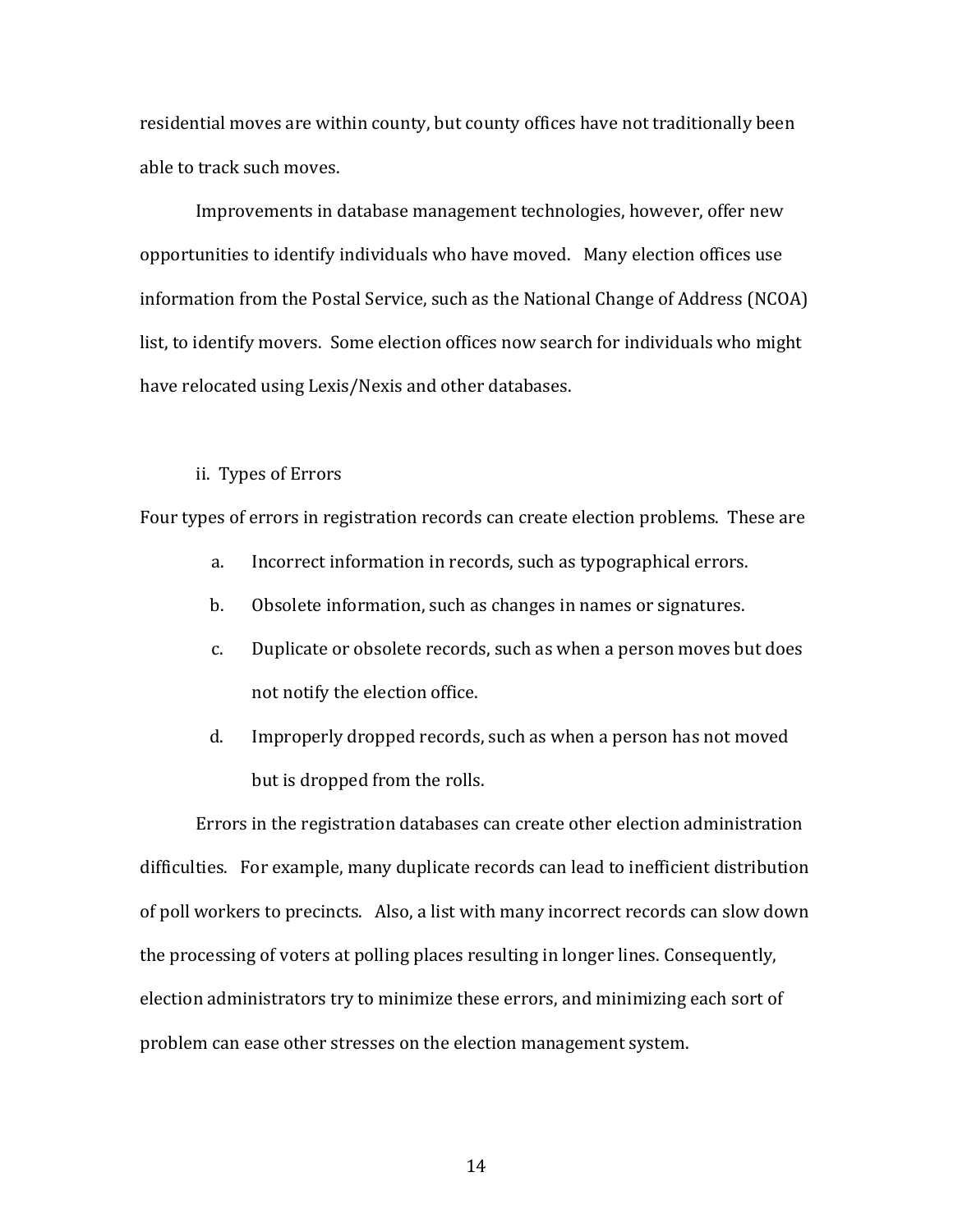iii. Indicators

 $\overline{\phantom{a}}$ 

Development of measures of each type of error would be helpful to local and state election offices, in order to improve on list quality and to minimize election management problems created by omissions from lists or errors in records. Catalist has developed some indicators that are immediately revealing about the overall quality of lists. Using as NCOA and other postal lists, information from marketing firms, past vote records, and other the entire national registration list, Catalist identifies records that are "Deadwood."5 Deadwood identifies records that are likely obsolete because the person moved or died.

A relatively clean registration list would have a small percentage Deadwood, and most of the Deadwood ought to be on the Inactive Voter file, rather than the Active Voter File. As of June 24, 2013, Catalist's records indicate that

- 7.3% of all registration records in the United States are "Deadwood."
- 3.0% of records on the Active lists in the states are "Deadwood."
- 66.2% of records on Inactive lists are "Deadwood."

The comparison of the Deadwood on the Active and Inactive lists reveals a relatively high level of attention to the maintenance of the registration lists. A Deadwood figure of 3% among Active registrations is one quarter the number of persons who move each year. In other words, the local election offices appear to be quite good at keeping pace with voters. The high fraction of Deadwood among Inactive

<sup>5</sup> Specifically, they classify records as Not Deadwood, Likely Deadwood, Probably Deadwood, and Possibly Deadwood. For simplicity we divide the records into Not Deadwood and Deadwood.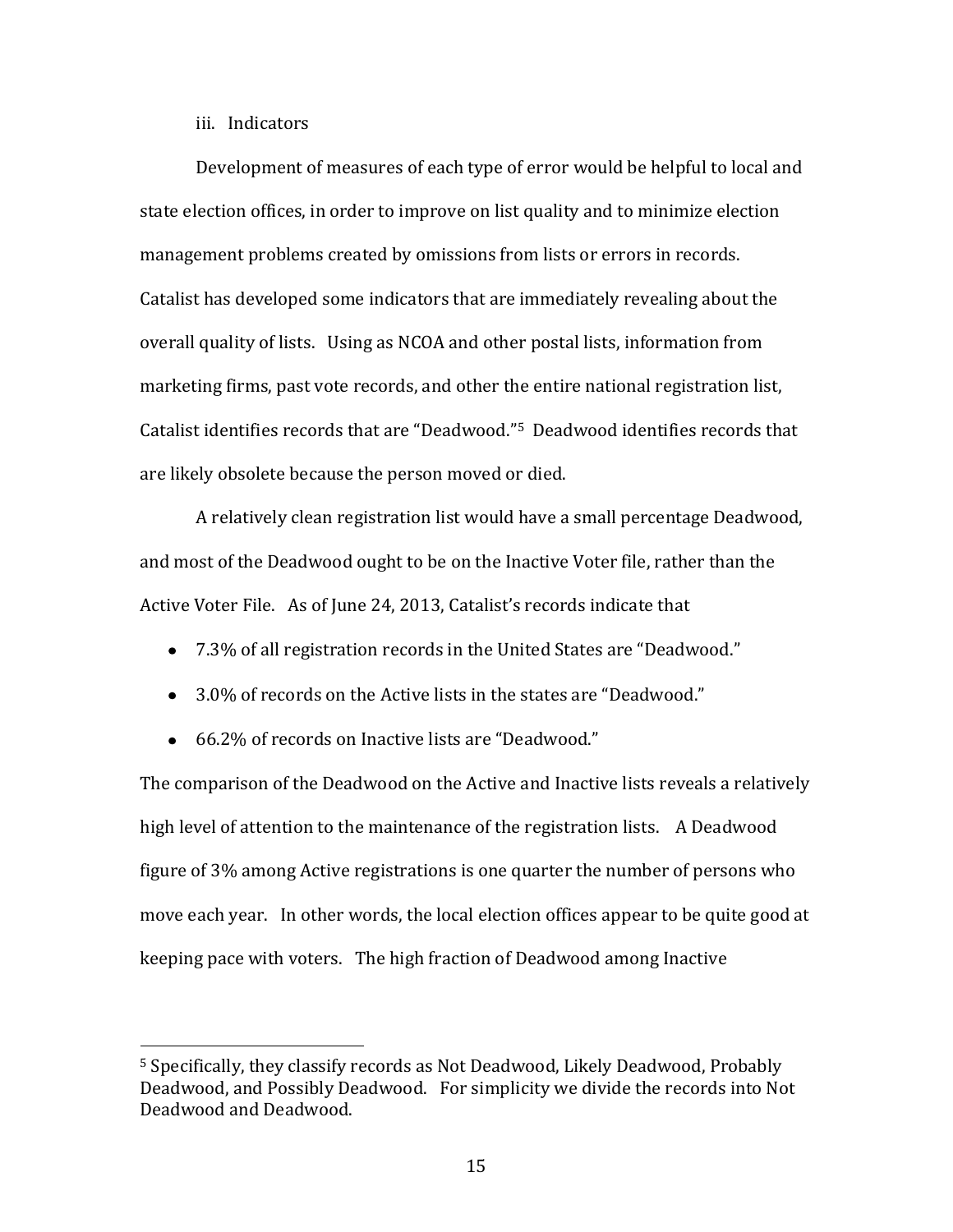Registrations means that the large majority of Inactive records appear to be cases that one plausibly might drop, say because the person has moved or died.

That said, there is some evidence that the Inactive classification does not perfectly catch non-voters or invalid registrations. In 2012, according to Catalist records, 7 percent of all Inactive registrants actually voted. In other words, 20 percent of the non-Deadwood portion of the Inactive list actually voted.

The fact that one-thirds of Inactives appear to be Not Deadwood presents a challenge or goal for local election offices. If the Catalist data are correct, then it appears that one-third of the Inactive lists might reasonably be valid registrations. The Catalist indicators suggest a target and a possible goal. The target is 1/3 and the goal would be to reduce the Not Deadwood portion of the Inactive list below 1/3. This is an example of how national registration data and list-matching technologies can be used to develop indicators of and targets for list quality.

# **4. Conclusions**

Voter registration list development and maintenance is a rapidly changing aspect of election administration. Not only must the lists change continually to stay current, but state laws and technologies are changing very quickly and in ways that will reshape the registration systems in the future. The most significant of these changes are (i) the introduction of On-Line Registration and Same Day Registration, (ii) the development by private organizations of national registration lists, and (iii)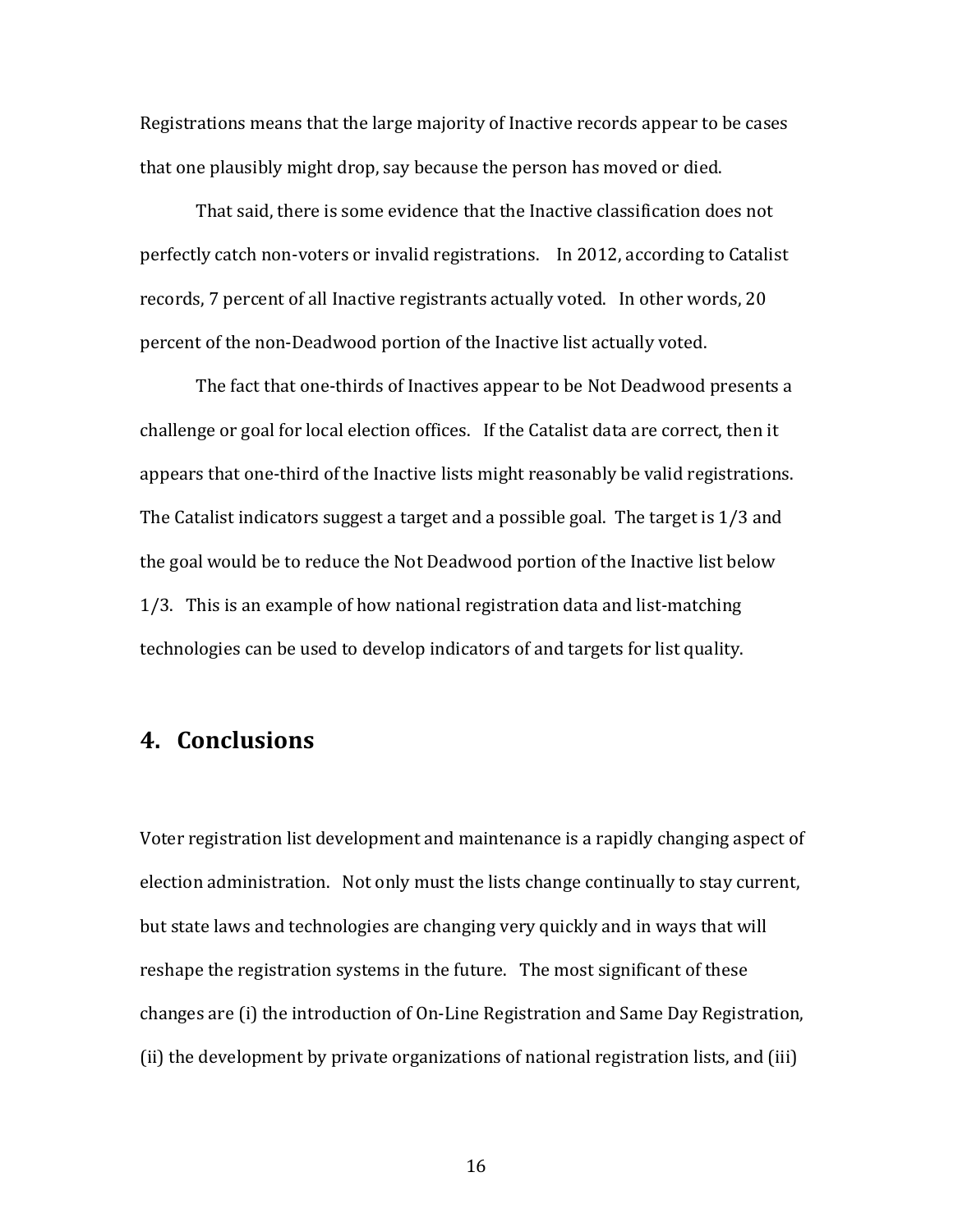the creation of new technologies for managing large databases and matching and tracking individual records.

We see several opportunities for innovation and improvement in the registration system. First, technology available today makes it possible for citizens to register on-line or when voting and to manage their registrations on-line. The states have begun to make this potential into a reality: 17 states have adopted online registration; 11 have adopted Same Day Registration, and 3 more allow registration at the time of early voting.

Second, list management technology makes it possible to improve the quality of lists. State and local election offices sometimes collaborate with technology firms, such as Lexis/Nexis, to maintain their voter files. These technologies allow the linking of many lists to verify residential addresses, to track residential mobility or name changes, and even to fix typographical errors (such as in addresses). If appropriately deployed, these technologies could help minimize errors in lists.

Third, measures of list quality developed by private vendors suggest that it is possible to develop comparable metrics of list quality and targets for improving registration lists. An example of a possible metric is the incidence of "Deadwood" on Active and Inactive lists. Having comparable metrics of list quality would allow election administrators to see what areas within their jurisdictions seem to have particularly high incidence of a given metric, so as to focus their efforts to improve lists. It would allow administrators to set reasonable targets for improving list quality within their office. It could also facilitate development of best practices.